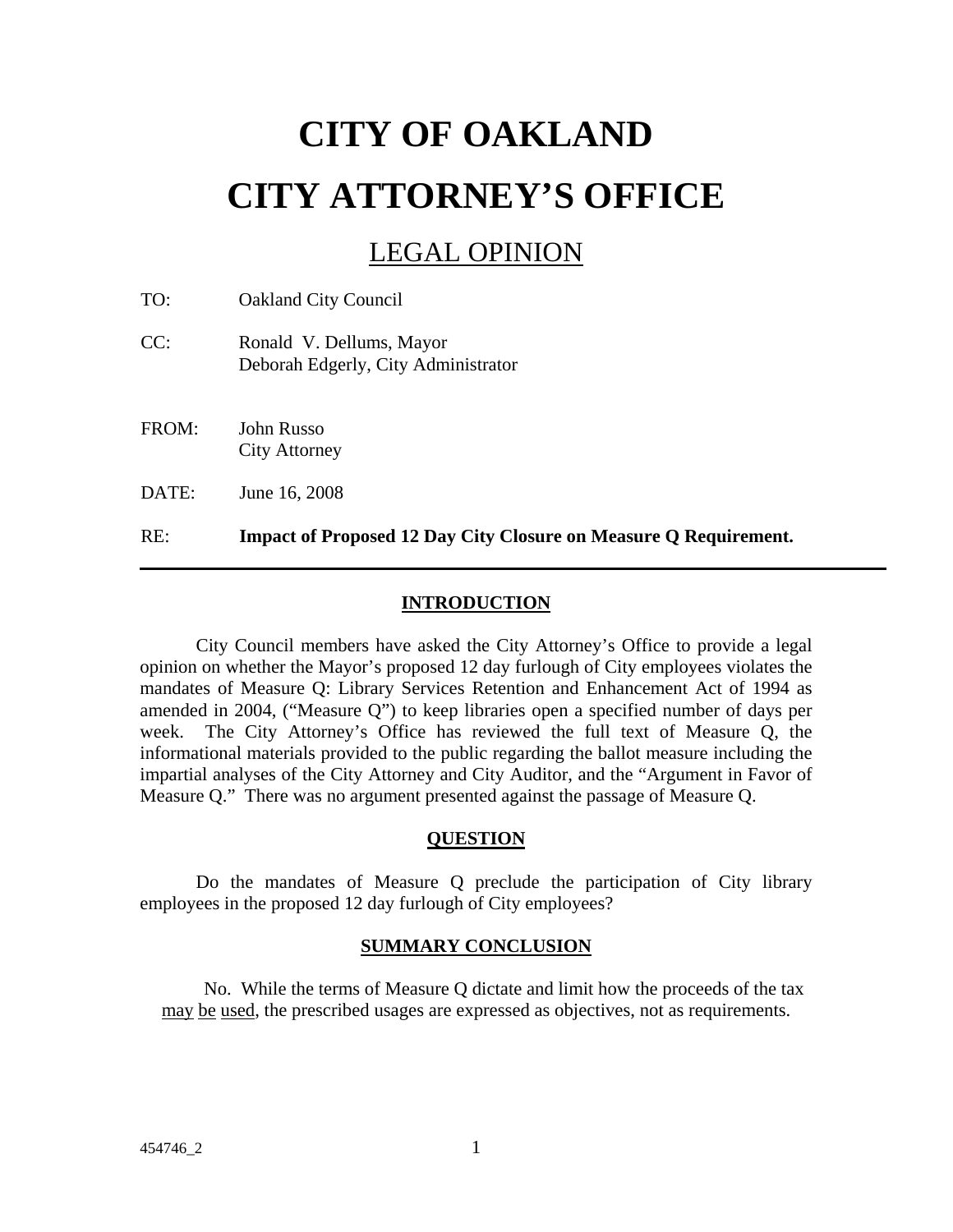#### **BACKGROUND**

 In 1994, Oakland voters passed Measure O, the Library Services Retention and Enhancement Act ("the Act") which imposed a parcel tax on residential and nonresidential parcels for the sole purpose of retaining and enhancing library services. Measure Q, an ordinance amending the Act, passed in March, 2004. Measure Q extended the expiration date of the Act from 2009 to 2024, increased the parcel tax levy, expanded the services for which the tax proceeds could be used, increased the minimum general fund library appropriation (before Measure Q proceeds could be collected) to \$9,059,989, established a "Reserve Fund Requirement," required that all funds collected be deposited in a special fund in the City Treasury and augmented the Act's annual audit requirement by directing the City Council to designate a body of Oakland citizens to make recommendations and review expenditures of Measure Q funds.

#### **ANALYSIS**

 Sections 2 and 4 of Measure Q unequivocally specify that this tax can only be used for the purposes authorized.

> "All funds collected by the City from the imposition of the tax shall be deposited into a special fund in the City treasury and **appropriated and expended only for the purposes authorized by this Ordinance."** (Emphasis added, Measure Q, Section 4.)

Measure Q specifies that tax proceeds can be used for twelve different reasons. Of those reasons, the first two specifically address public access to the libraries:

### "**The proceeds of this tax may only be used in accordance with the following objectives**:

- 1. to keep neighborhood libraries open a minimum of six days per week and increase weekend hours:
- 2. to retain availability of library services at the Main Library, 7 days per week." (Emphasis added. Measure Q, Section 2. "Use of Proceeds".) $^1$  $^1$

While the terms of Measure Q dictate and limit how the proceeds of the tax may be used, the prescribed usages are expressed as "objectives", not as requirements. For purposes of legal interpretation, one need only look to the plain meaning of the clear and

<span id="page-1-0"></span><sup>&</sup>lt;sup>1</sup>The objective to retain Main Library services 7 days per week was originally in Measure O. However, Measure Q expanded the availability objective for neighborhood libraries from a minimum of five to six days and added the provision for an increase in the weekend hours of neighborhood libraries.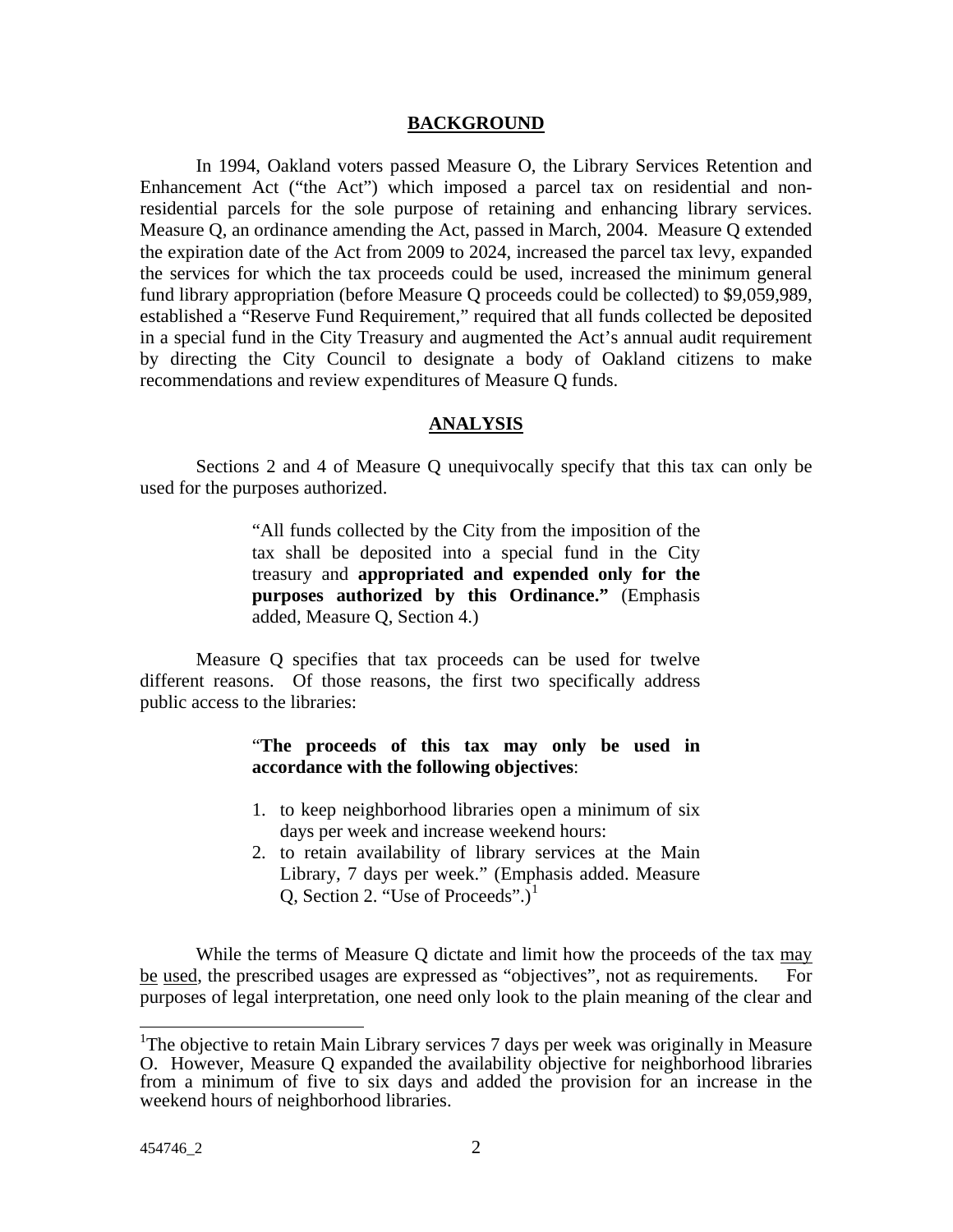unambiguous words of Measure Q. "Words used in a statute or constitutional provision should be given the meaning they bear in ordinary use. [*citations.*] If the language is clear and unambiguous there is no need for construction, nor is it necessary to resort to indicia of the intent of the Legislature (in the case of a statute) or of the voters (in the case of a provision adopted by the voters." [*Lungren v. Deukmejian* 45 Cal.3d 727,735 (1988)] "Absent ambiguity, we presume that the voters intend the meaning apparent on the face of an initiative measure [*citation]* and the court may not add to the statute or rewrite it to conform to an assumed intent that is not apparent in its language."[*Lesher Communications, Inc. v. City of Walnut Creek* (1990) 52 Cal3d 531, 543 quoted with approval in *Professional Engineers in California Government v. Kempton* (2007) 40 Cal4th 1016, 1037.]

Legal research into the term "objective," when used as a noun, revealed that the term appears in numerous statutes and legal decisions without benefit of definition. The repetitious failure to define the term in legal documents indicates that that the noun "objective" is ordinary parlance, commonly used and understood. That inference is supported by the common, shared definitions accorded the term in various dictionaries. The primary definition given the noun, "objective," in Webster's New Collegiate Dictionary (1977) is "something toward which effort is directed; an aim or end of action: *Goal, Object.*" The Random House Dictionary (1980) agrees, noting that it is "something that one's efforts are intended to attain." These definitions demonstrate that an "objective" is a statement of intention rather than a requirement.

Measure Q dictates and limits how the proceeds of the tax may be used. It presents the prescribed usages as "objectives," not as requirements. Accordingly, it seems clear that Measure Q does not require the City to keep its libraries open for any number of days.

Measure Q does specifically state that taxes cannot be collected if the General Fund appropriation for library services is less than \$9,059,989. According to the City Budget Director, the proposed 12 day employee furlough will not cause the General Fund appropriation to go below the requisite level. In fact, the furlough will result in approximately \$400,000 General Fund savings and about \$323,000 Measure Q fund savings.

Measure Q established the "Reserve Fund Requirement" to be calculated on January 1 of each year and, as of the date of calculation, five percent (5%) of the total amount of the parcel tax collected in the previous fiscal year shall constitute the reserve. The Reserve Fund can only be used for the purposes specified in Measure Q upon the express appropriation from the Reserve Fund by the City Council. Therefore, the Reserve Fund can be used to keep the libraries open.

#### **CONCLUSION**

 Measure Q prescribes twelve different ways in which the proceeds of this tax can be used for the purpose of retaining and enhancing library services. These uses are